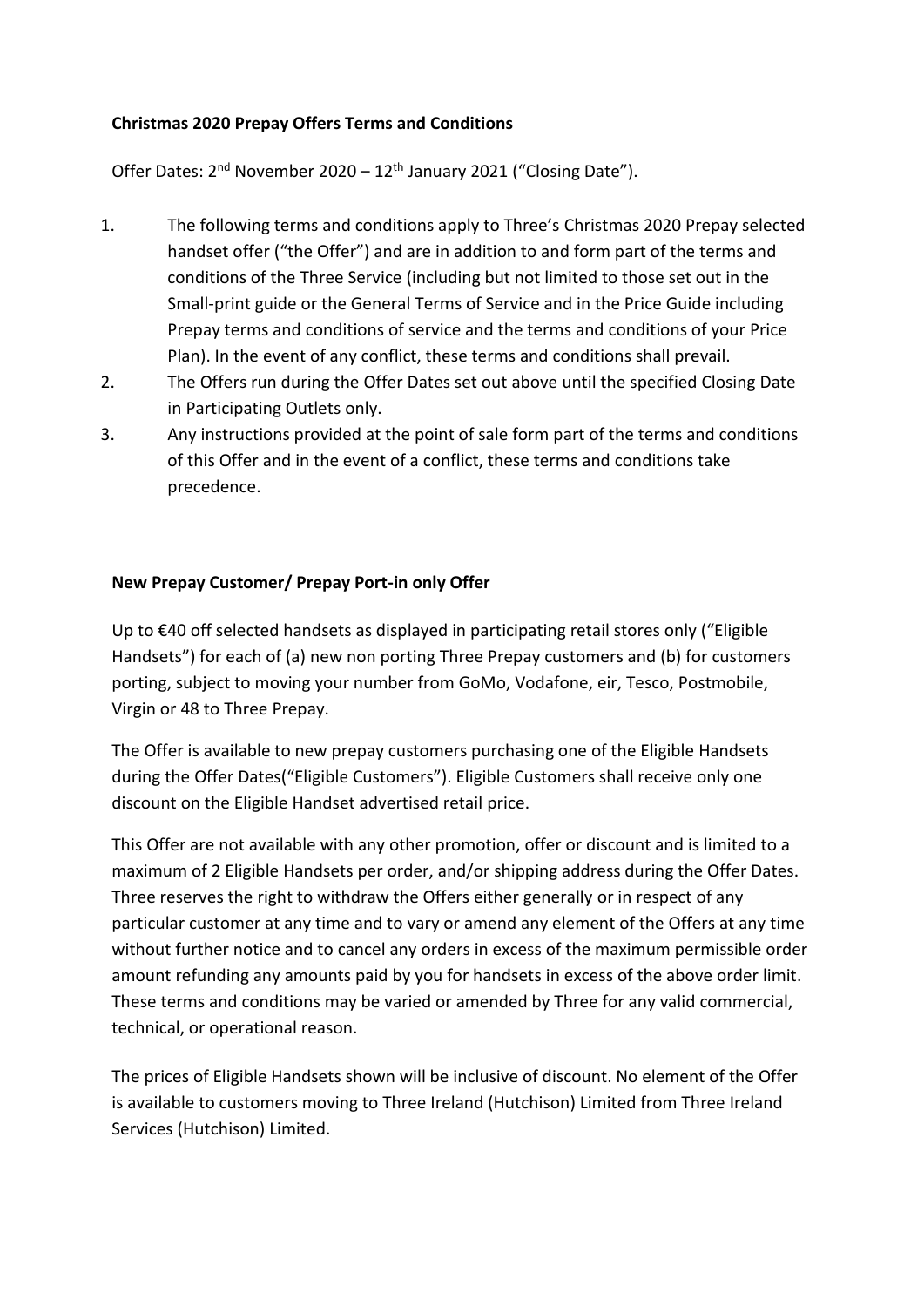## **Prepay Device Port-in only Offer**

Up to €150 off selected handsets as displayed on three.ie and in Participating Stores only ("Eligible Handsets") subject to moving your number from GoMo, Vodafone, eir, Tesco, Postmobile, Virgin or 48 to Three.

The Offer is available to new prepay customers porting their numbers to prepay on Three Ireland (Hutchison) Limited on three.ie, in a Three retail store, Three franchise store, or Carphone Warehouse retail stores or on three.ie("Participating Outlets") and purchasing one of the Eligible Handsets during the Offer Dates("Eligible Customers"). Eligible Customers shall receive only one Port In discount on the advertised retail price.

This Offer are not available with any other promotion, offer or discount and is limited to a maximum of 2 Eligible Handsets per order, and/or shipping address during the Offer Dates. Three reserves the right to withdraw the Offers either generally or in respect of any particular customer at any time and to vary or amend any element of the Offers at any time without further notice and to cancel any orders in excess of the maximum permissible order amount refunding any amounts paid by you for handsets in excess of the above order limit. These terms and conditions may be varied or amended by Three for any valid commercial, technical, or operational reason.

The prices of Eligible Handsets shown will be inclusive of discount. No element of the Offer is available to customers moving to Three Ireland (Hutchison) Limited from Three Ireland Services (Hutchison) Limited.

## **Prepay Upgrades Offer - Upgrade your Plan and Receive Device Discount**

Customers who are both (i) upgrading an Eligible Handset and (ii) moving to an Eligible Plan at point of sale, one of 3 Prepay 15 or 3 Prepay 20 or 3 Prepay 30 ("Eligible Plans"), subject to the exception below, are eligible for a device discount of up to €150 on select devices ("Eligible Handset") during the Offer Dates in Three retail stores, Three franchise stores, Carphone Warehouse retail stores or on three.ie ("Participating Outlets").

Eligible Handsets for customers of Three Ireland Services (Hutchison) Limited (not on or upgrading to an Eligible Plan) upgrading and remaining on their existing prepay price plan are the Doro 6620 and the Alcatel 1s only. Discounts are otherwise only available to customers on and upgrading to 3 Prepay 15, 3 Prepay 20 or 3 Prepay 30 or upgrading to an Eligible Plan but upgrading to Eligible Plans cannot get a discount on Doro 6620 or the Alcatel 1s.

It is not available through any other channel. Three reserves the right to modify these Terms and Conditions or discontinue this Offer (or any part of it) for valid commercial technical or operational reasons, subject to reasonable notice being provided. Except as clearly stated in these Terms and Conditions all terms, conditions, warranties, and representations (whether written or implied) in relation to the provision of the Promotion are excluded to the fullest extent allowed.